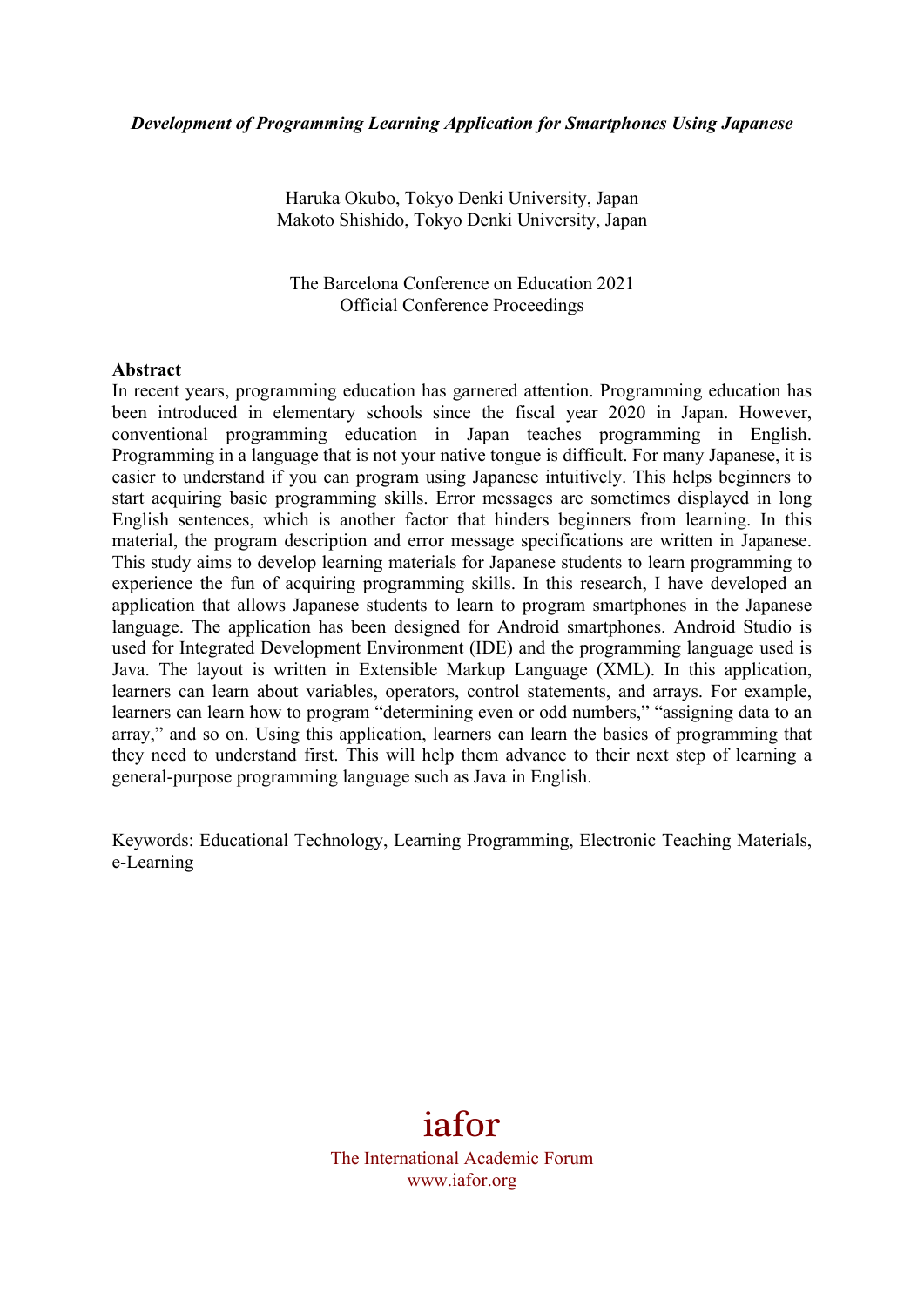## **1. Introduction**

In recent years, programming education has been emphasized, and in Japan, programming education has been introduced in elementary schools from the fiscal year 2020. The Ministry of Education, Culture, Sports, Science, and Technology (MEXT) aims to develop qualities and abilities such as "knowledge and skills," "thinking, judgment, and expression," and "the ability to move toward learning and human nature. In the guide, programming education fosters "knowledge and skills" by realizing that computers are used in our daily lives and that there are necessary procedures to solve problems. In addition, programming education promotes "thinking, judgment, and expression" by encouraging programmatic thinking in line with developmental stages through attitude cultivation in using computer functions to improve life and society. To achieve that "power toward learning, humanity, etc." are to be promoted.

In such a situation, a system to support learning programming is useful. Therefore, this research aims to develop a learning material to aid people in programming to experience the fun in programming.

# **2. Prior Research**

# **2.1 Differences Between Visual and Textual Languages**

In the paper "A Proposal of Educational Programming Languages Suitable for Elementary School Education," the advantages and disadvantages of programming languages such as text-based, flowchart-based, rule-based, and block-based languages are described. In addition, some problems of block programming languages, which are often used as educational languages, are pointed out. The gap between block-type and text-type languages is mentioned in the article. Block-type languages can be used to construct programs by assembling prepared blocks. Thus, compared with text-type languages in which code must be input from scratch, block-type languages can be used to build programs easily without input. On the other hand, constructing a program differs greatly from text-based languages. Although a visual language such as a block-type language is a teaching material for cultivating programmatic thinking ability, it is difficult to make a smooth transition to learning a general-purpose text-type programming language. The reason is that its appearance and programming method are different from those of a text-type language. Therefore, this study aims to facilitate the transition to learning a general-purpose text-based programming language.

### **3. Proposed System**

In this section, we describe the features and functions of the proposed system.

### **3.1 Programming in Japanese**

The code description and error messages are written in Japanese. This is because a description in a language other than one's mother tongue is often a barrier to learning for beginners in programming. We aim to make it easy to understand the code contents in Japanese so that beginners do not get frustrated.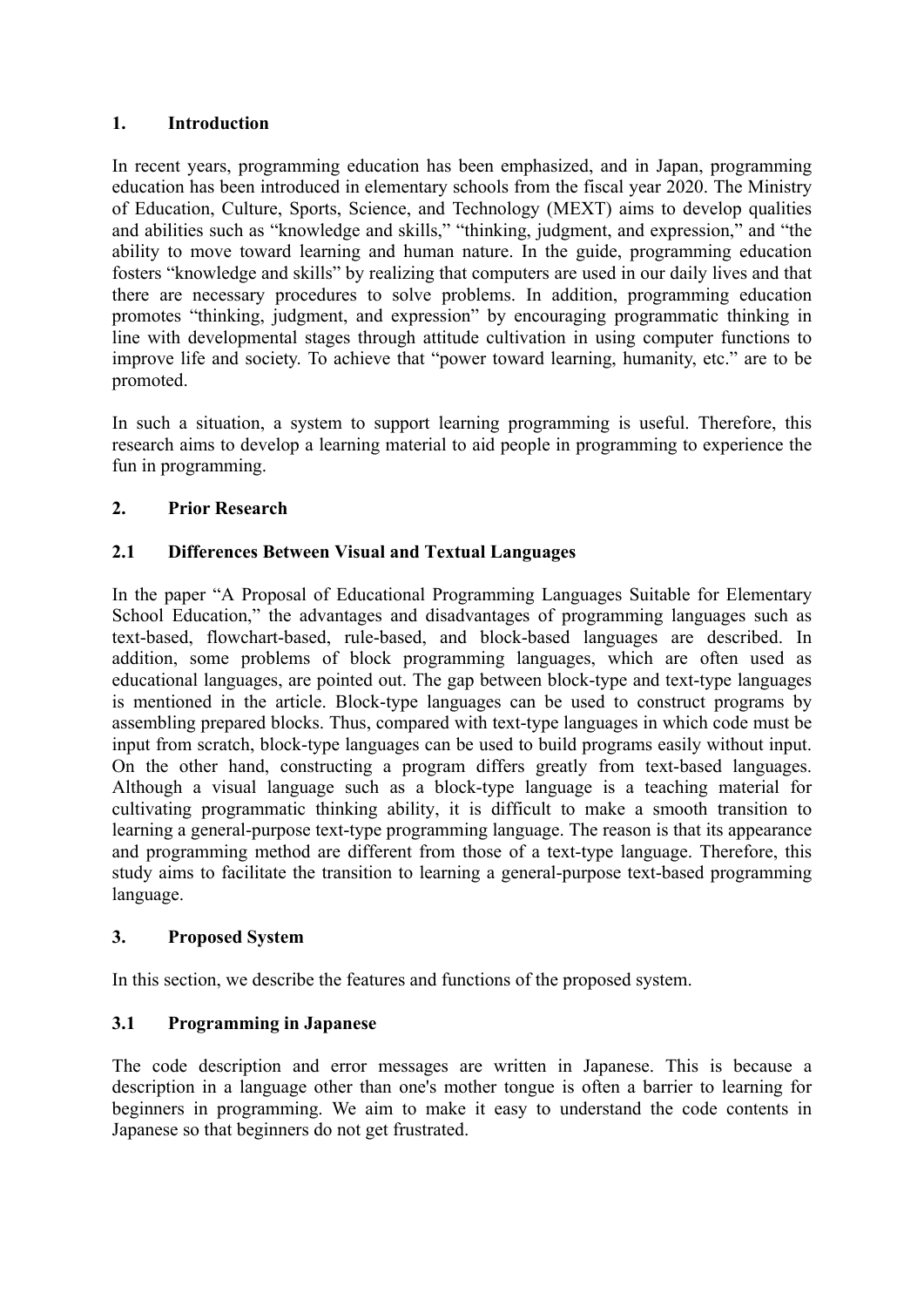# **3.2 Applications That Users Can Use on Their Mobile Devices**

Electronic devices such as smartphones, PCs, and tablet terminals are widely used in Japan. However, smartphones are considered the device with the highest ownership rate among individuals, including those who do not usually use computer devices. The system we propose in this paper makes it easier for people who do not have PCs to learn to program with their smartphones, easily accessible to many people.

### **3.3 Syntax Similar to General-Purpose Programming Languages**

As shown in 2.1, the goal of this system is to facilitate the transition to learning a generalpurpose programming language. Therefore, we do not want the system to focus too much on Japanese grammar, which differs greatly from the general programming grammar. Furthermore, the system uses similar syntax to the C programming language, commonly used in university courses.

# **4. Design and Development**

### **4.1 Development Environment**

In this study, we develop an Android application. The development tool is Android Studio, and the language is Java. XML is used for layout screen design.

### **4.2 Configuration**

This application consists of four chapters. The contents of each chapter are summarized in Table 1.

| <b>Chapter number</b> | <b>Study contents</b>                               |
|-----------------------|-----------------------------------------------------|
|                       | Basics (displaying strings, assigning to variables) |
|                       | Operators                                           |
|                       | Control statements                                  |
|                       | Arravs                                              |
|                       | ____<br>_ _ _ _ _                                   |

Table 1: Contents of the Study

In each chapter, students read explanations about the study contents and solve exercises related to the contents.

### **4.3 Example of Learning Screen**

This section describes the flow of the exercise. First, the user should press the gray buttons on the input screen in the correct order. Then, press the "Run" button. If the description is right, the result will be displayed correctly. However, if the description is incorrect, an error message will be displayed, and the user will have to start typing again from the beginning.

As an example, let us illustrate the problem with a variable assignment. The problem is to assign "10" to a variable "a," "Ya" to "b," and "Arigato" to "c," and output the contents. If the user can return all the three variables, a toast will be displayed, indicating the correct answer.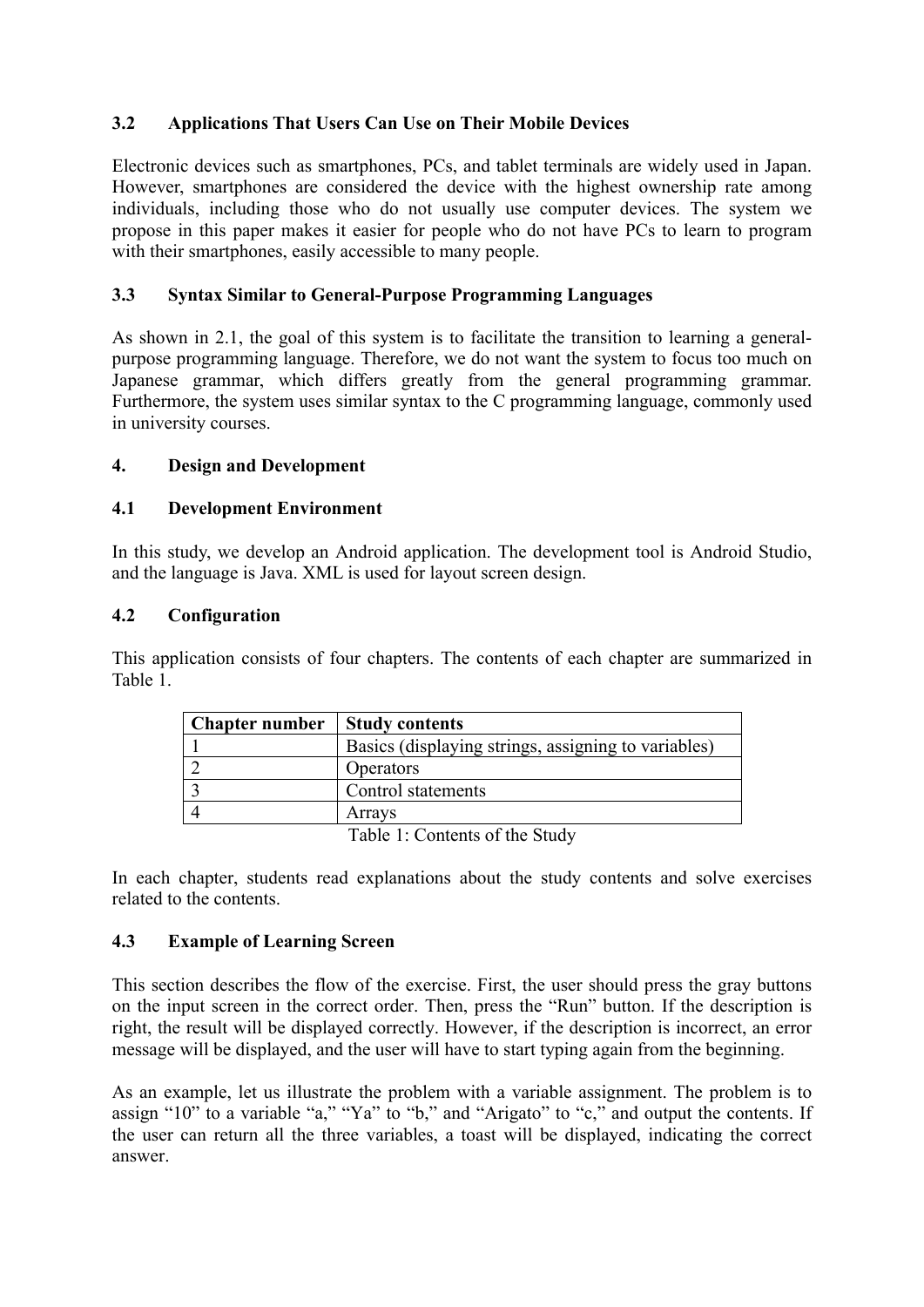Figure 1 shows a program's description and execution results that assign numbers, letters, and strings to variables a, b, and c, respectively. It displays the three variables. When the program is written as shown on the left and the Run button is pressed, the execution result is displayed on the right. The toast of the correct answer is shown at the bottom of the screen.



Figure 1: Variable (successful example)

Figure 2 shows the result of example 2 without the semicolon at the end of the sentence "string  $c =$  " Arigato " ;." The result is shown on the right, and the toast of the incorrect answer is displayed at the bottom of the screen.



Figure 2: Variable (failure example)

Next, we explain an "if statement" problem. This problem is an exercise of assigning some numerical value to a variable x and executing a program to determine whether x is an even or an odd number. If the program is written as shown on the left of Figure 3 and executed, the result is shown on the right.



Figure 3: IF statement

Finally, we explain the array problem. This problem is to assign some numerical value to an array "a" and to display the stored value.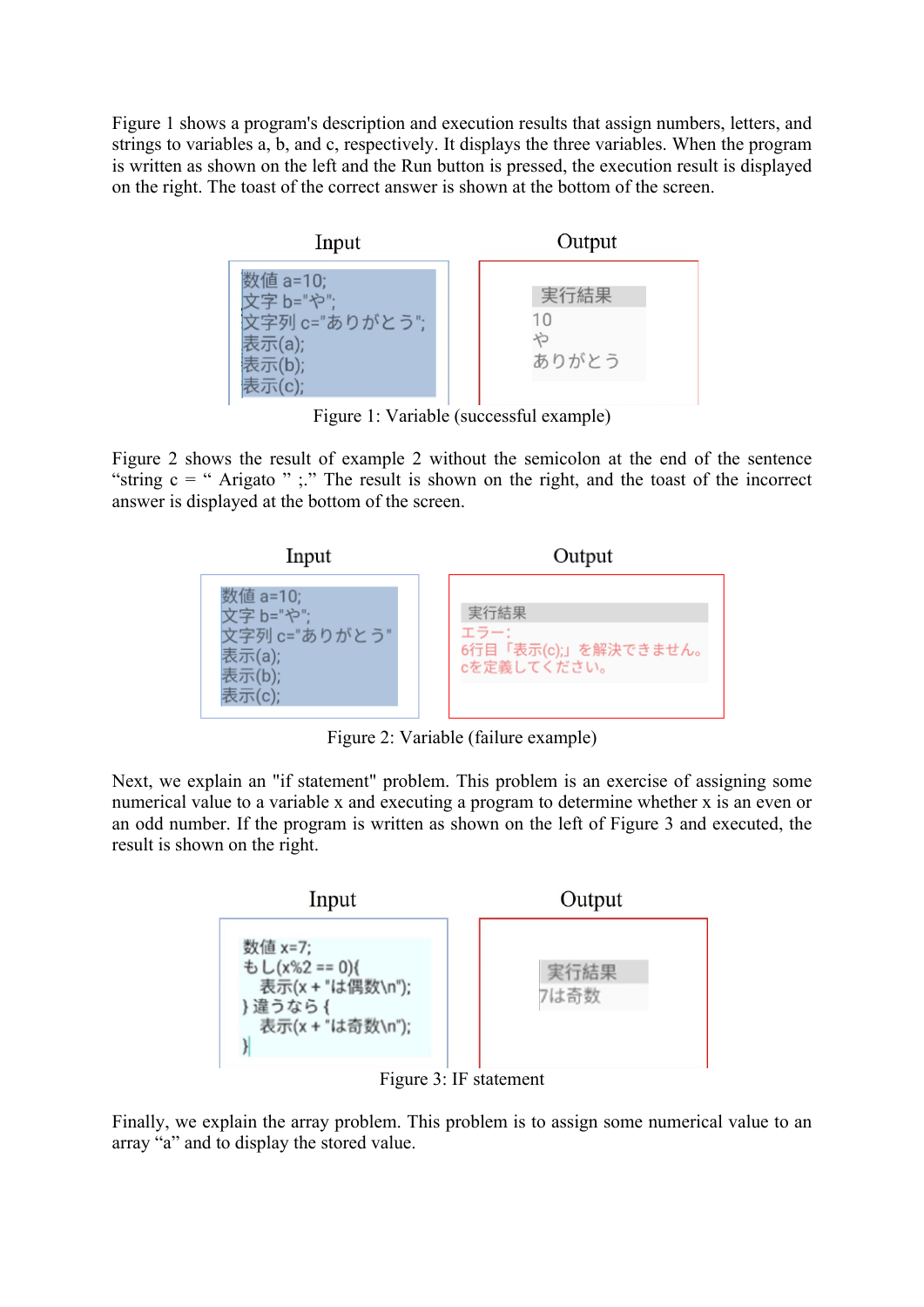

### **5. Experiment**

#### **5.1 Experimental Method**

The experiment was conducted with the cooperation of 18 Japanese who can handle tablet terminals, nine with programming experience, and nine with no experience. After completing the learning, we conducted a test to confirm the level of understanding and a questionnaire about the feeling of using the application. The experiment period was from October 25, 2021, to November 18, 2021.

### **5.2 Test Results**

Table 2 summarizes the results of 18 participants used for the experiment.

| <b>Individual number</b>                               | Scoring ratio $(\% )$   |
|--------------------------------------------------------|-------------------------|
| 1                                                      | 69.57                   |
| $rac{2}{3}$                                            | 18.75                   |
|                                                        | 56.52                   |
| $\overline{4}$                                         | 6.25                    |
| $\overline{5}$                                         | 52.17                   |
| 6                                                      | 60.71                   |
| $\overline{7}$                                         | 43.48                   |
| 8                                                      | 14.29                   |
| 9                                                      | 43.48                   |
| 10                                                     | 26.09                   |
| 11                                                     | 75.00                   |
| 12                                                     | 34.78                   |
| 13                                                     | 73.91                   |
| 14                                                     | 62.96                   |
| 15                                                     | 70.97                   |
| 16                                                     | 88.89                   |
| 17                                                     | 96.30                   |
| 18                                                     | 62.97                   |
| Average<br>- - -<br>$\sim$<br>$\overline{\phantom{a}}$ | 53.17<br>$\blacksquare$ |

Table 2: Test Results

The average scoring percentage for all 18 players was 53.17%.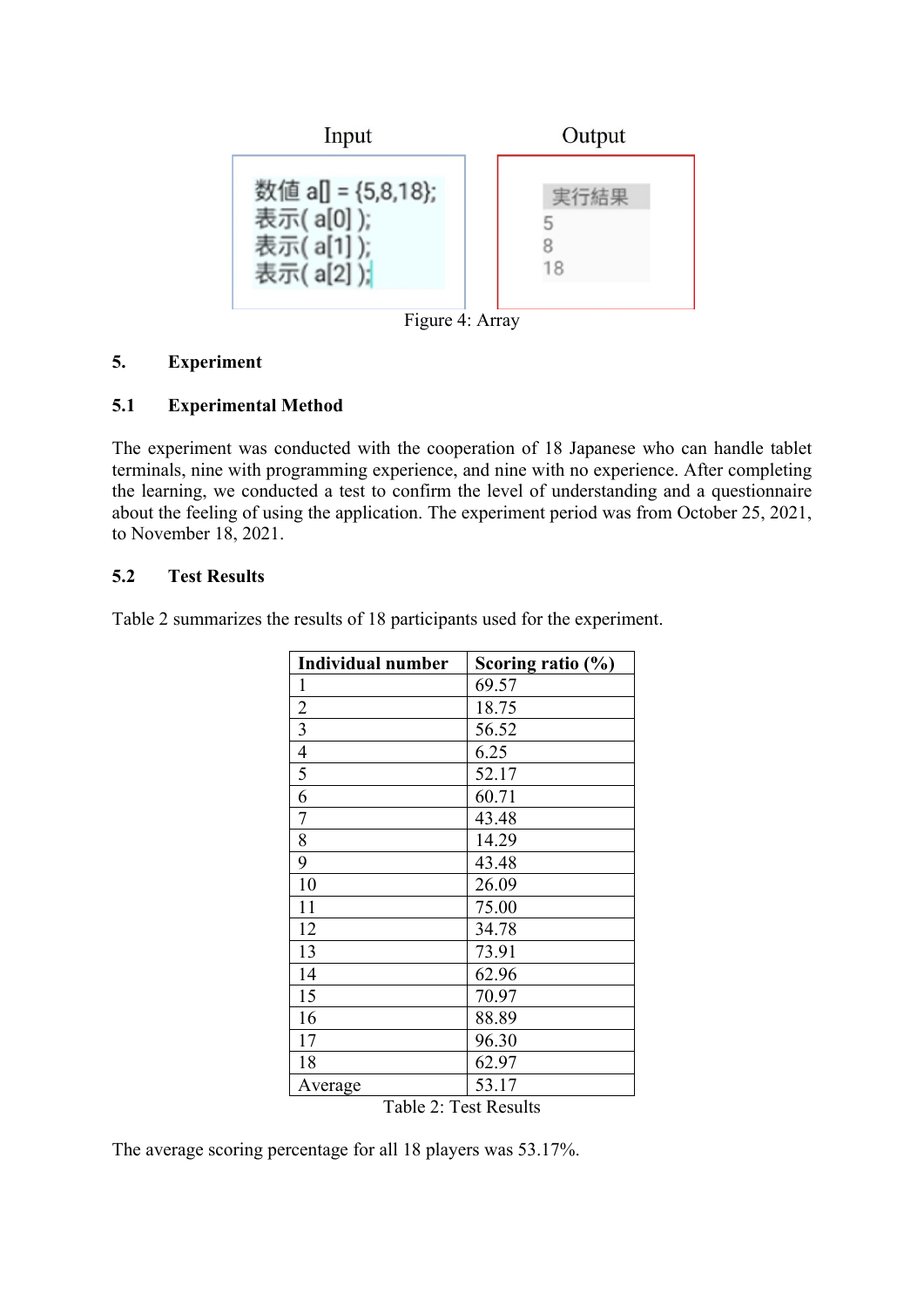## **5.3 Questionnaire Results**

First, Table 3 summarizes the results of the questions about the difficulty level of this material.

| Answer                             | Number of people who answered |
|------------------------------------|-------------------------------|
| Difficult                          |                               |
| A little difficult                 |                               |
| Just the right level of difficulty |                               |
| A little easier                    |                               |
| Easier                             |                               |

Table 3: Responses to the Difficulty of the Teaching Materials (Everyone)

All the respondents selected "difficult," "a little difficult," or "just right," and the largest number of respondents (eight) chose "just right."

Next, Table 4 summarizes the responses of only the inexperienced students about the difficulty of the teaching materials.

| Answer                             | Number of people who answered |
|------------------------------------|-------------------------------|
| Difficult                          |                               |
| A little difficult                 |                               |
| Just the right level of difficulty |                               |
| A little easier                    |                               |
| Easier                             |                               |

Table 4: Responses to the Difficulty of the Teaching Materials (Inexperienced People)

All of the inexperienced respondents selected either "difficult" or "a little difficult," and the largest number of respondents (five) chose "difficult.

Next, Table 5 summarizes the questionnaire results about the media used for learning programming.

| Answer                  | Number of people who answered |
|-------------------------|-------------------------------|
|                         |                               |
| Smartphones and tablets |                               |
| Use both together       |                               |

Table 5: Answers to Questions about the Device Preferred for Learning (Everyone)

In this section, we asked, "Which media do you prefer when learning to program?" and provided the respondents' options, including "PC," "Smartphone/Tablet," or "PC and Smartphone/Tablet together." Table 5 shows that the largest number of respondents prefer "smartphone/tablet," and about 80% of all respondents want either "smartphone/tablet" or "both PC and smartphone/tablet together."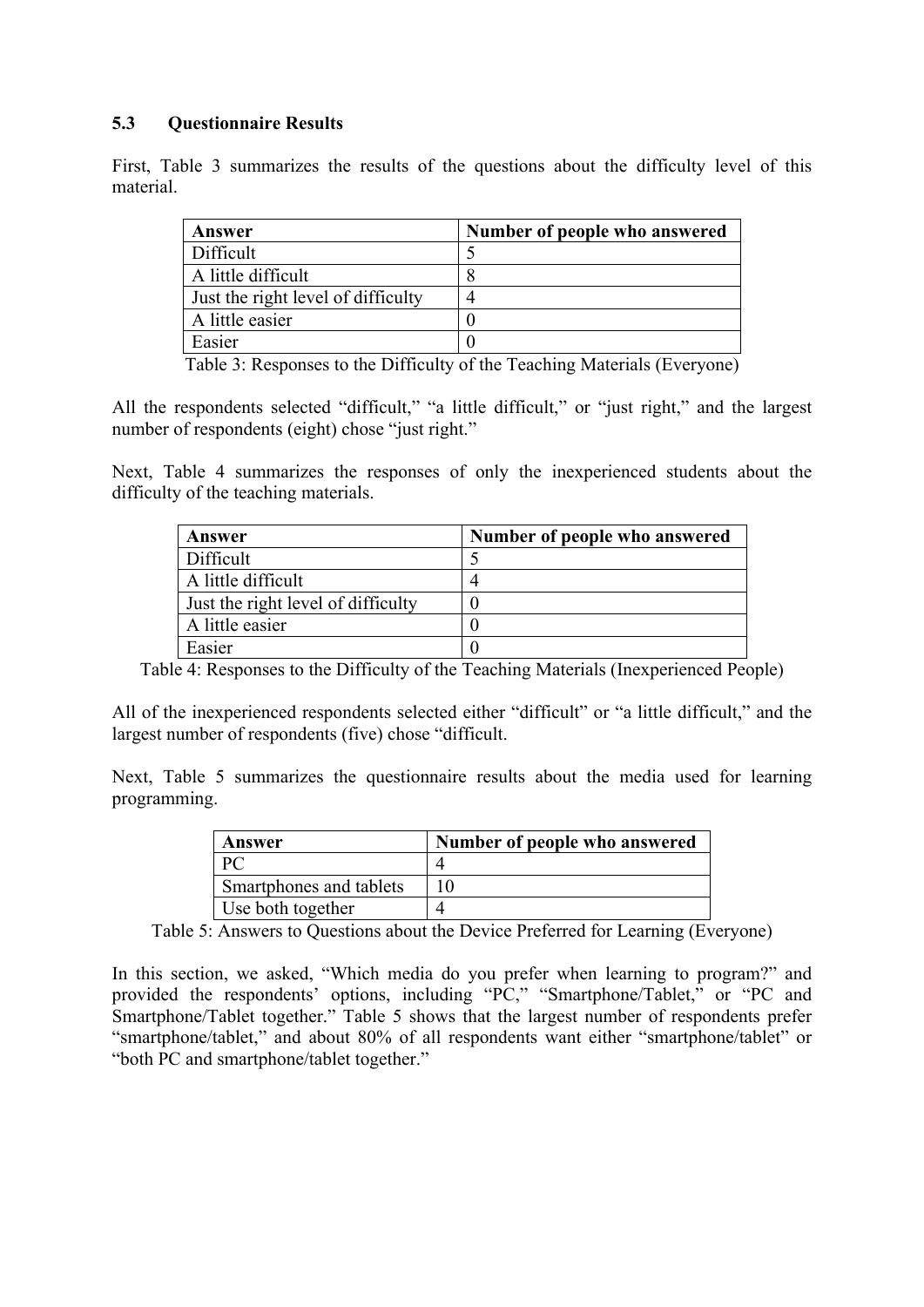| <b>Device</b>           | Number of people who answered |
|-------------------------|-------------------------------|
|                         |                               |
| Smartphones and tablets | h                             |
| Use both together       |                               |

Table 6: Answers to Questions about the Device Preferred for Learning (Inexperienced People)

Table 6 shows the responses to the same question as Table 5 only for those with no experience. "Smartphone/tablet" is the most preferred, accounting for about 90% of respondents.

The correlation between the test scores of the 18 students and preferred media for learning was examined using the uncorrelation test with a p-value of  $0.047$  ( $p<0.05$ ), which indicates that there is a correlation. The data of the scoring rate for the learning medium used are shown in Figure 5.



Figure 5: Percentage of Medium Scores Preferred by Users for Learning.

Next, Table 7 summarizes the responses to whether the students became interested in programming after learning this material.

| Answer       | Number of people who answered |
|--------------|-------------------------------|
| Yes.         |                               |
| $N_{\Omega}$ |                               |

Table 7: Answers to the Question, "Are You Interested in Programming?" (Everyone)

Fifteen respondents answered that they were "interested," and three responded, "not interested."

Next, Table 8 summarizes the responses to the same questions as in Table 7 only for those with no experience.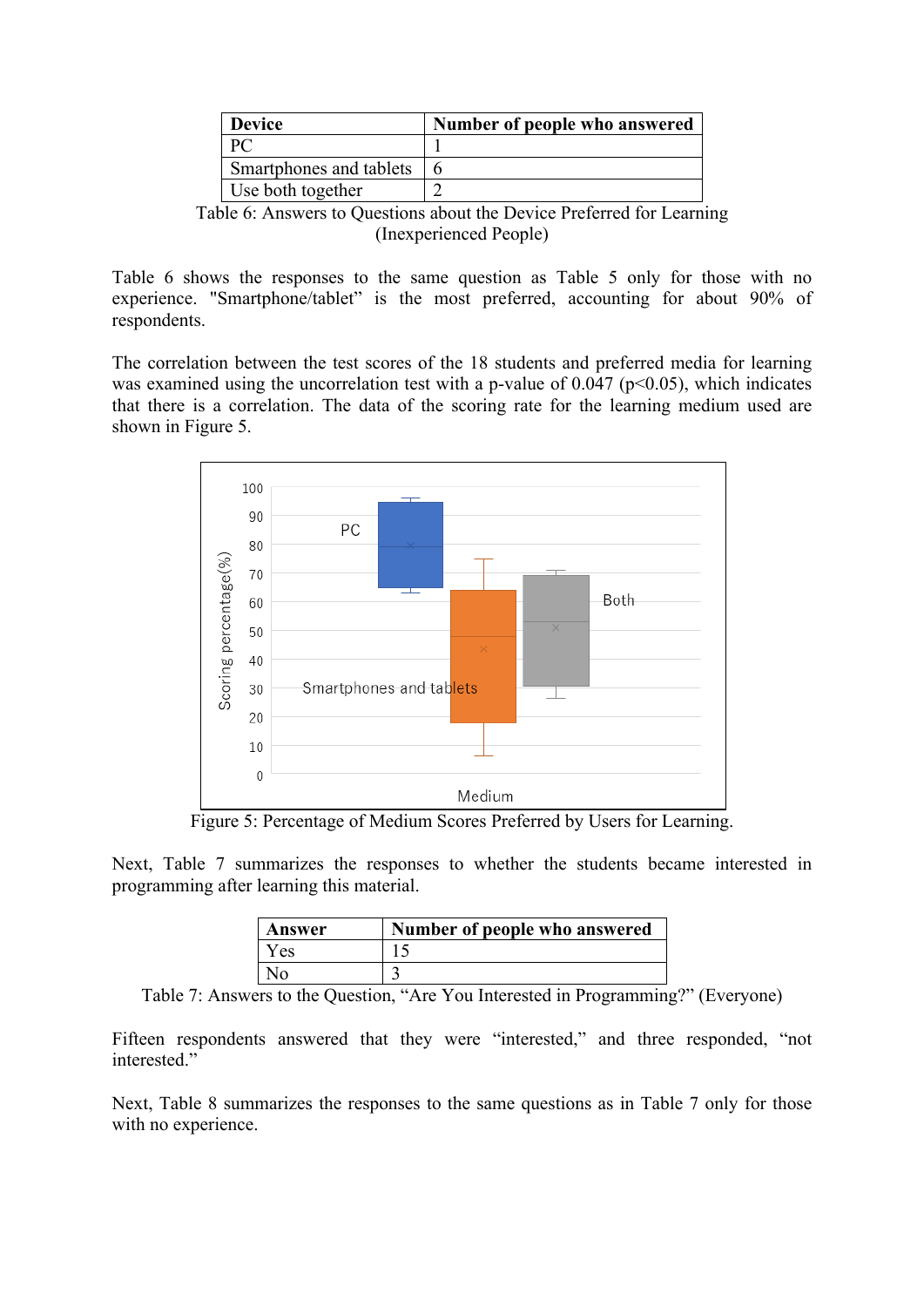| Answer | Number of people who answered |
|--------|-------------------------------|
| Y es   |                               |
|        |                               |

Table 8: Answers to the Question, "Are You Interested in Programming?" (Inexperienced People)

Seven respondents answered that they were "interested," and two responded, "not interested."

Next, Table 9 summarizes the responses to the question, "Is programming in Japanese easy to understand?

| Answer                        | Number of people who answered |
|-------------------------------|-------------------------------|
| Hard to understand            |                               |
| A little confusing            |                               |
| I cannot say either way       |                               |
| A little easier to understand |                               |
| Easy to understand            |                               |

Table 9: Responses on the Ease of Understanding Programming Using Japanese

As shown in Table 9, the largest number of respondents (9) answered "Easy to understand" to the question of whether programming using Japanese is easy to understand. Next, four respondents answered "a little difficult to understand," 3 answered "a little easy to understand," 2 answered "undecided," and 0 answered "difficult to understand." About seven of the respondents answered either "easy to understand" or "a little easy to understand."

Next, we asked the participants to rate five items related to the application's usability on a five-point scale. The results are summarized in Table 10.

| <b>Evaluation items</b>                            | 5-point scale (average value) |
|----------------------------------------------------|-------------------------------|
| Interesting content                                | 4.28                          |
| Ease of viewing screen layout                      | 4.17                          |
| Ease of understanding of explanations and diagrams | 3.94                          |
| Ease of understanding of exercises                 | 3.61                          |
| Ease of use                                        | 3.56                          |

Table 10: Evaluation of the App's Usability

As shown in Table 10, the evaluation of the application usability was "Interesting content," "Ease of screen layout," "Ease of understanding of explanations and figures," "Ease of understanding of exercises," and "Ease of use."

The standard deviations of each item in Table 10 and the data on the understandability of programming using Japanese are summarized in Table 11.

| <b>Evaluation items</b>                            | <b>Standard deviation</b> |
|----------------------------------------------------|---------------------------|
| Interesting content                                | 0.87                      |
| Ease of viewing screen layout                      | 0.76                      |
| Ease of understanding of explanations and diagrams | 1.03                      |
| Ease of understanding of exercises                 | 0.83                      |
| Ease of use                                        | 0.96                      |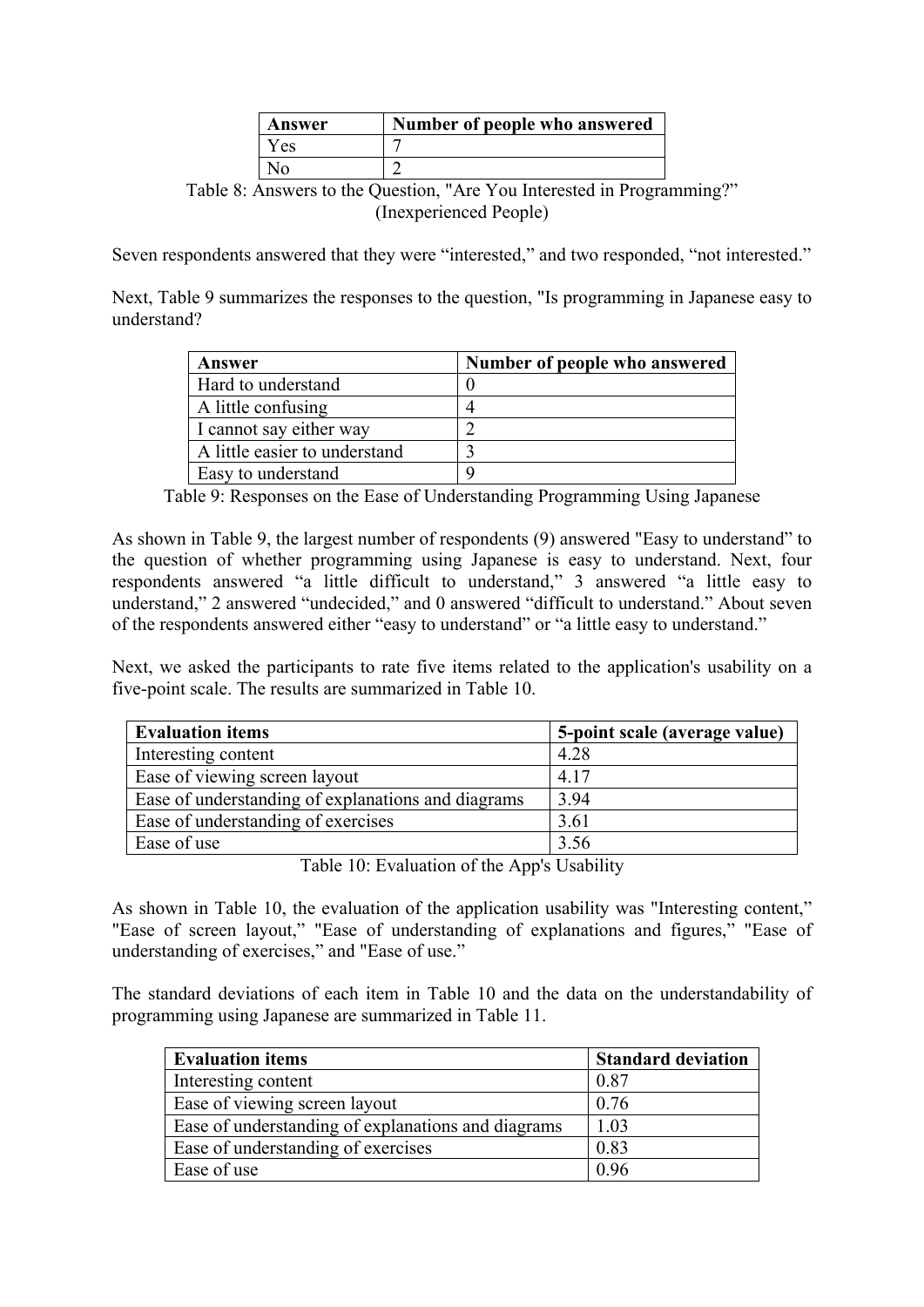| Ease of understanding programming using Japanese    | 1.23 |
|-----------------------------------------------------|------|
| Table 11: Standard Deviation of Application Ratings |      |

#### **5.4 Discussion**

Based on the fact that only about 30% of the inexperienced users scored over 60% in the test results provided in Table 2 and that all of them answered "difficult" or "slightly difficult" as displayed in Table 4, we can say that the contents of this material were difficult for beginner programmers.

From Tables 5 and 6, most respondents preferred mobile terminals such as smartphones and tablets for learning programming. Furthermore, as shown in Fig. 6, there is a correlation between the scoring rate and the media preference for learning, which indicates that many students, especially beginners, want to use smartphones and tablets for learning. Therefore, we believe it is meaningful to provide content that can be learned on mobile terminals such as smartphones and tablets as teaching materials for learning the basics of programming.

Table 11 shows the largest standard deviation for Japanese programming comprehensibility, and the data varies. Many respondents felt that programming in Japanese was easy to understand, while some respondents thought it was not easy to understand. Therefore, it is necessary to explore combining a general-purpose programming language and Japanese grammar to make it easier to understand.

#### **6. Conclusions**

In this paper, we proposed a smartphone application for beginner programmers using the Japanese language. In the future, we will explore better programming materials by referring to the results obtained in these experiments.

### **Acknowledgments**

This work was made possible by the cooperation of many people. We are very grateful to our professors at Tokyo Denki University for their guidance in our research. We are also very grateful to all the people who helped us with our experiments. Thank you very much for taking time out of your busy schedules to help us.